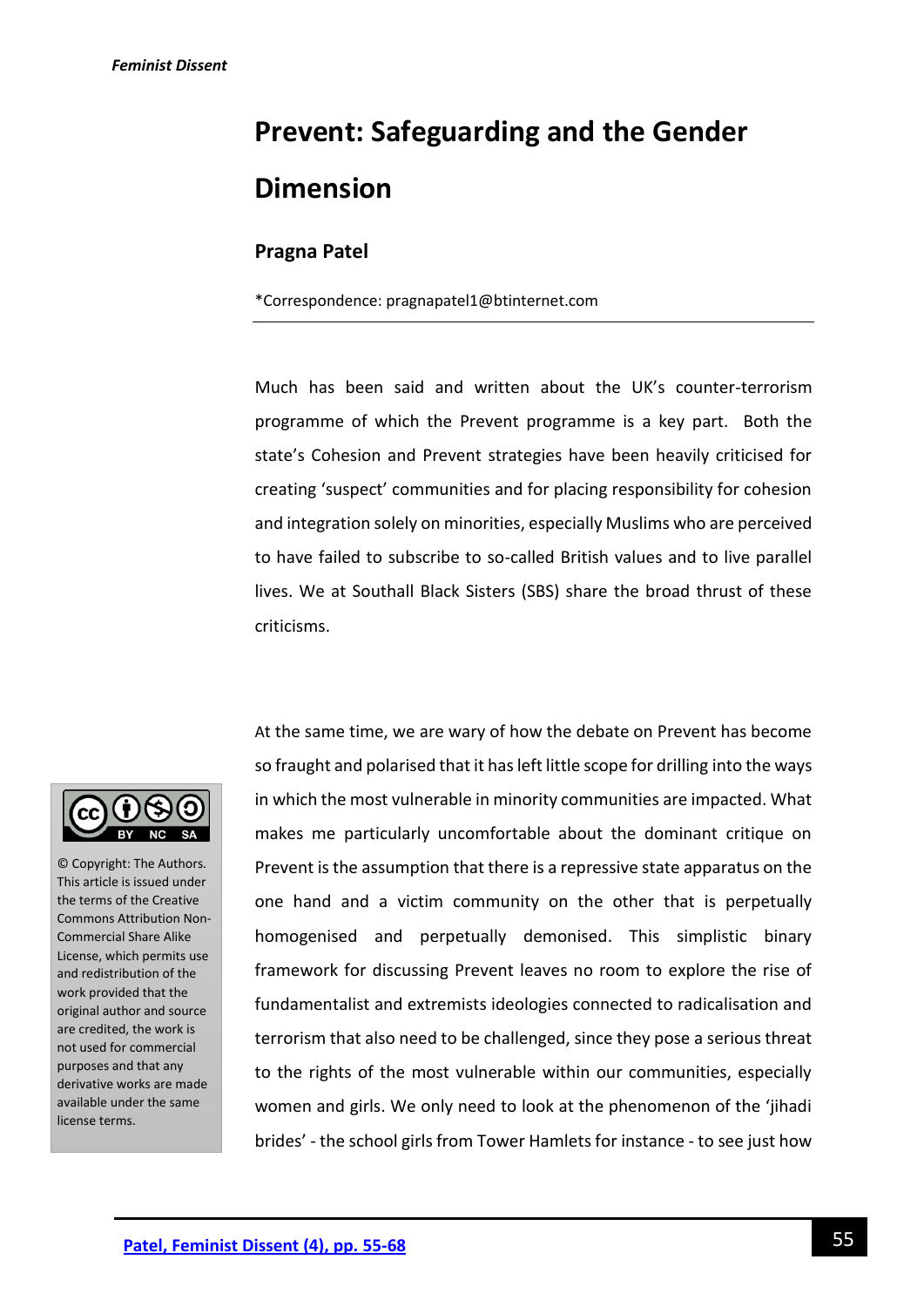serious these threats are. One of the brides has since died and we do not know what has happened to the others: they have simply disappeared*.*

## **Misconceptions and misunderstandings**

Part of the problem with the opposition rhetoric on Prevent is that much of it is given to exaggeration, misunderstandings, and misconceptions that cloud our understanding and therefore responses to Prevent. It has been pointed out that Prevent is not just about tackling terrorism (which is a criminal matter that requires specific legal measures), but also about challenging the growth of fundamentalist and extremist ideologies (of the far and religious right) which spread hatred and bigotry, and pose a significant threat to society and to the values of freedom, rights, and democracy.

Rashad Ali, from the Institute of Strategic Dialogue and a director of the counter-extremism consultancy CENTRI, says that:

The broader Prevent policy is still widely misunderstood as an exercise in intelligence gathering and criminalising Islam, which it isn't: it works in the non-criminal sphere, for a start, and tries to support vulnerable individuals at risk of radicalization…

# He adds that:

Extremism as a social and ideological phenomenon is much broader. And whilst aspects may well and do fall under preventing terrorism by preventing individuals being radicalised, extremism is much more a social cohesion problem: the spread of anti-democratic ideas; the spread of anti-Semitic tropes by groups such as MEND while they promote political participation; the promotion of bigotry against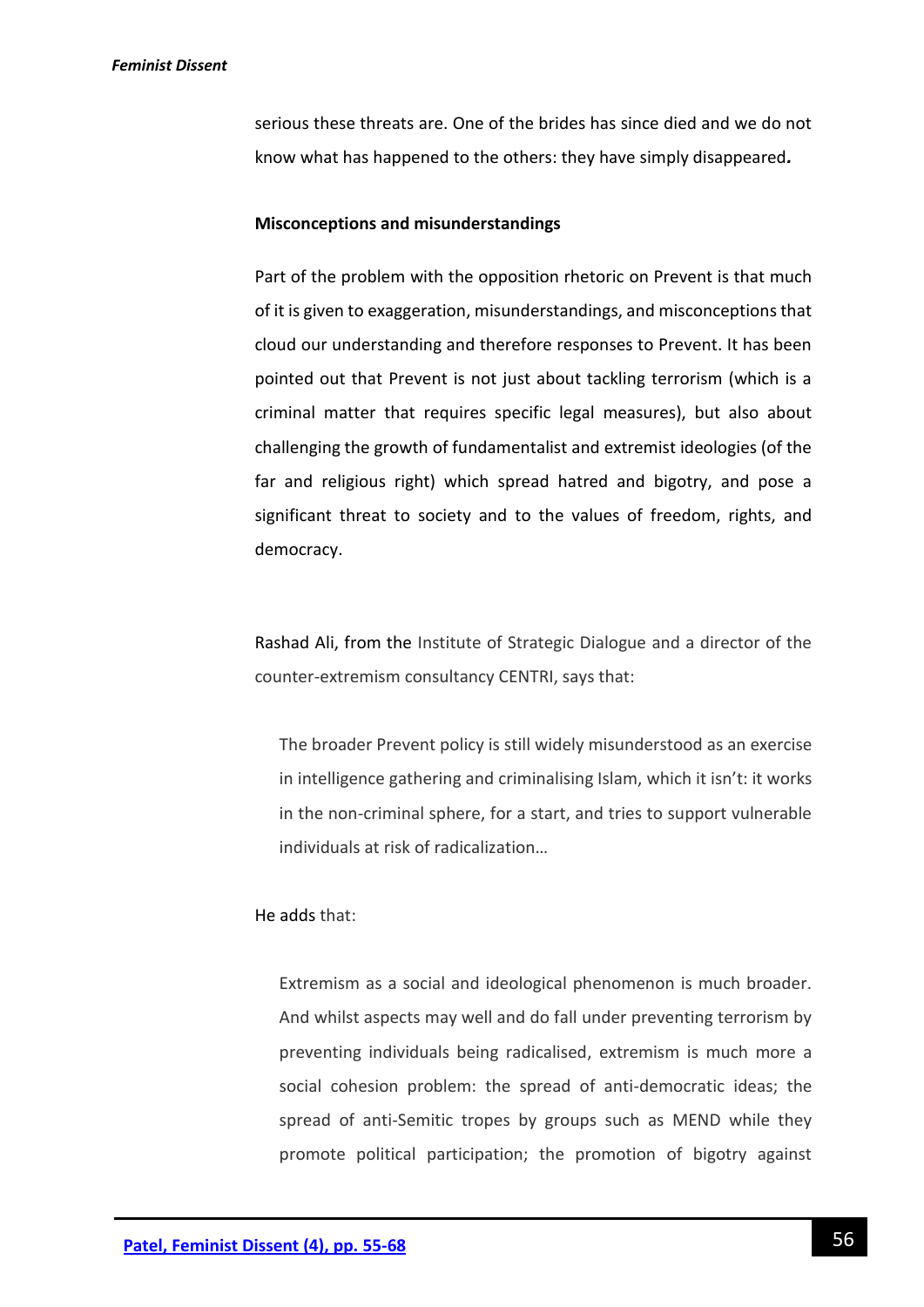minority groups, or even anti-western sentiments, which create more issues for us as a society than just terrorism. (Ali: 2015)

To this list, I would also add the need to urgently challenge the ways in which religious fundamentalism also radiates misogyny and violent forms of masculinity. Fundamentalism creates a climate that is conducive to the perpetuation of gender-based violence and inequality, posing a serious threat to minority sub-groups and women and girls in particular**.**

In reality, because of the misinformation and misunderstandings surrounding Prevent, we know very little about how key issues such as safeguarding are being addressed and whether Prevent is working or not. Researchers have noted that there are large areas of real uncertainty in terms of how it is being interpreted and implemented in different spaces and localities, and its impacts on different sections of our communities.

#### **The other Prevent story**

At SBS, we have found it challenging to navigate a course that opposes both the state's violations of civil liberties carried out in the name of counter-terrorism (and anti-immigration to which it is increasingly linked), whilst at the same time raising the real dilemmas and concerns we have about safeguarding. We see on a daily basis how vulnerable women and girls are impacted directly and indirectly by the risks posed by radicalisation and fundamentalism. Their experiences are not, however, reflected in the debates on Prevent, except in instrumentalised ways by both the state and the critics of Prevent.

There is a gendered dimension to the discussion on Prevent which cannot (and must not) be reduced to just talking about women through the prism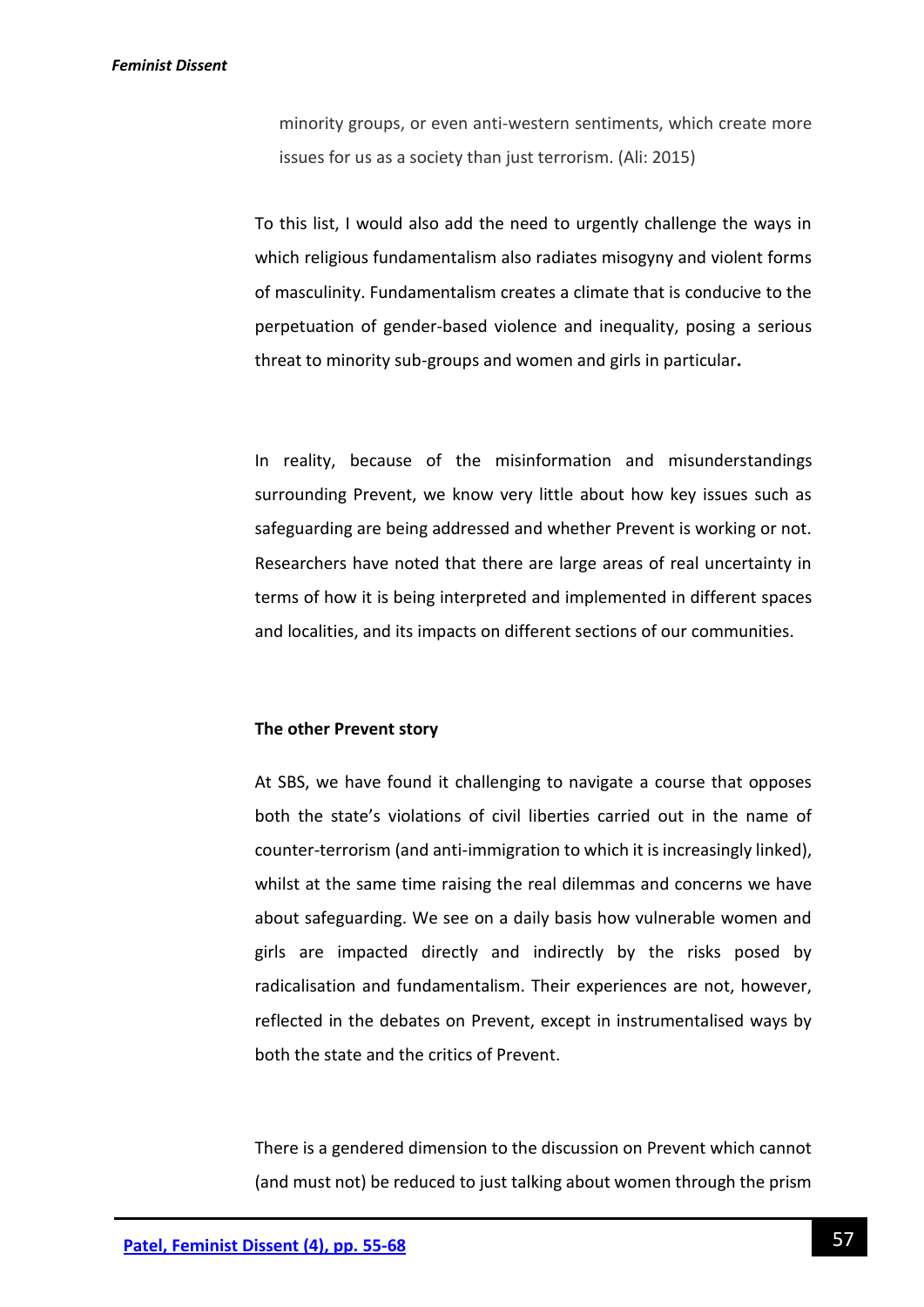of race or religion only - as if their experiences only count if they tend to support the 'suspect' communities analysis of Prevent. Gender- based inequality, discrimination, and violence in the context of radicalisation, violent extremism, and fundamentalism in our communities are integral to the Prevent discussion, but they are matters on which the anti- Prevent lobby, led increasingly by fundamentalists and authoritarian religious groups, tends to remain silent.

Let me give some examples of the kind of concerns and dilemmas that are thrown up in our day-to-day work:

## **Angelina**

Angelina, a Nigerian, single parent of Christian background was referred to SBS in 2015 regarding the disappearance and possible death of her severely disabled daughter - Blessing (who was 15 at the time). Angelina was and still is a vulnerable woman who has suffered a series of multiple difficulties throughout her life, including significant domestic violence from her ex-husband, ongoing and complex mental, health, and financial difficulties, and the serious and sudden onset of her daughter's mental illness and her eventual disappearance and presumed death in April 2014.

On 24 April 2014, Blessing was abducted by her brother, Joseph, to Egypt. He had converted to Islam whilst at university in the UK and was deeply involved in a very fundamentalist practice of Islam. He had also tried to convert Blessing to Islam, even though this went against Angelina's wishes and Blessing herself lacked any real capacity to understand what was happening to her or make informed decisions. We think that Joseph believed that he could cure Blessing's mental illness by performing religious (Islamic) rituals and took Blessing to Egypt for this purpose. We believe that she died during a failed attempt at exorcism, though there is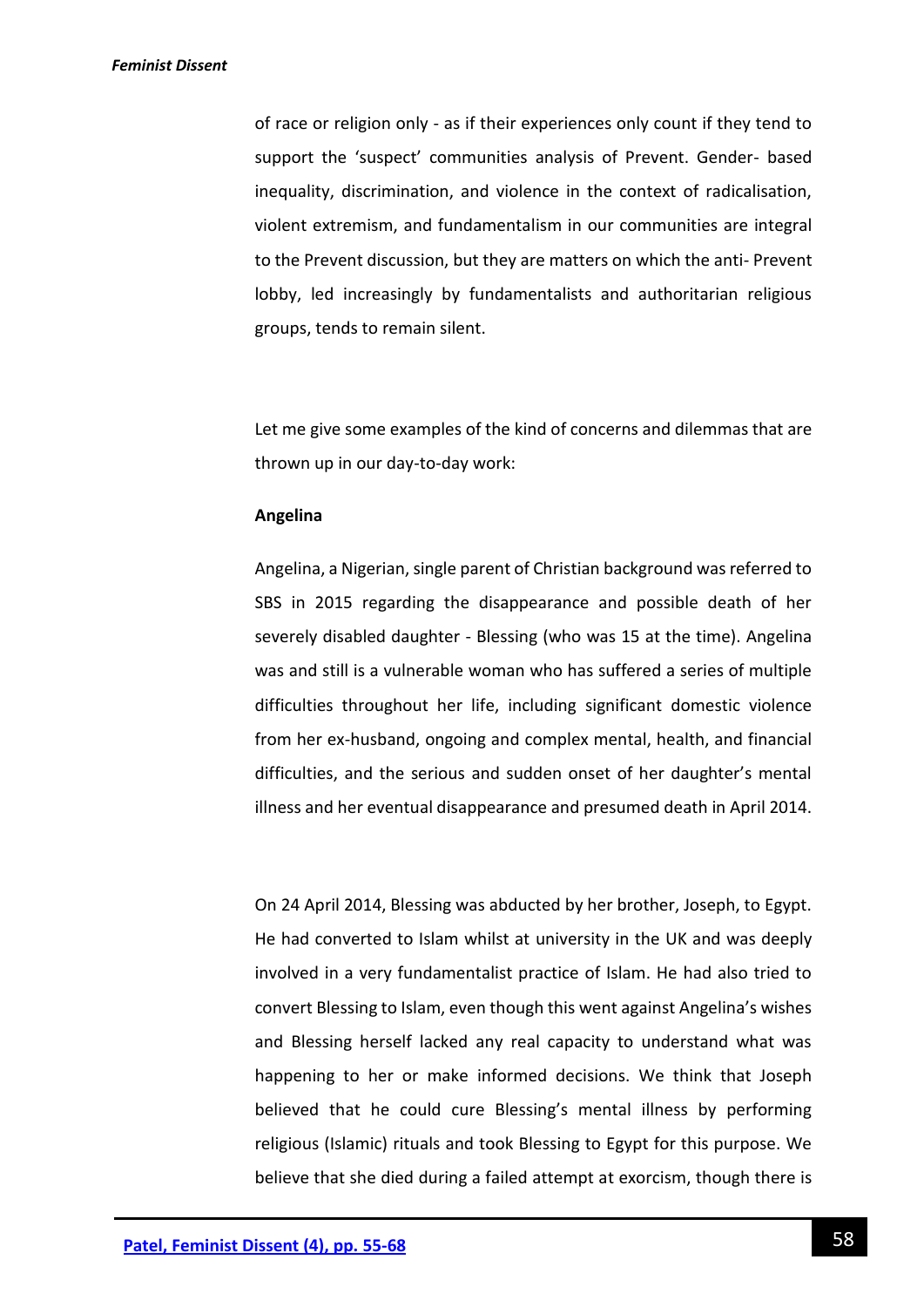no independent or forensic evidence of her death - her body has not been found. Due to Angelina's bravery and persistent efforts to find out what happened to her daughter, the police eventually found Joseph and he was brought back to the UK and charged with child abduction. He has just finished serving a sentence of over 3 years and 4 months (having pleaded guilty). So far, he has refused to disclose the whereabouts of Blessing to his mother or to anyone else.

Angelina remains traumatised, not only by her son's behaviour and complete lack of empathy for her predicament, but also by the many questions that are left unanswered by Blessing's disappearance, including the considerable involvement of social services and the police with both her children prior to the fateful trip to Egypt. Above all, there is a serious question to be asked as to whether or not their lack of action to safeguard Blessing contributed to Blessing's disappearance and possible death.

Angelina believes that her son was monitored by the police for a few years before his trip to Egypt in 2014. Evidence shows that her son underwent a de-radicalisation programme via the Prevent and Channel programs whilst at university, although the outcome is not clear. Angelina was not told, although she had repeatedly tried to alert the authorities to her concerns about her son's radicalisation and had made desperate attempts to stop him from going abroad. In fact, due to her efforts, he was not allowed to disembark when he sought to go to Yemen prior to his trip to Egypt.

In 2016, an internal police review and a serious case review into the matter concluded that the disappearance of Blessing and her probable death was not preventable. Although the review does point to the complete lack of multi-agency work on the part of all the services, there appears to be no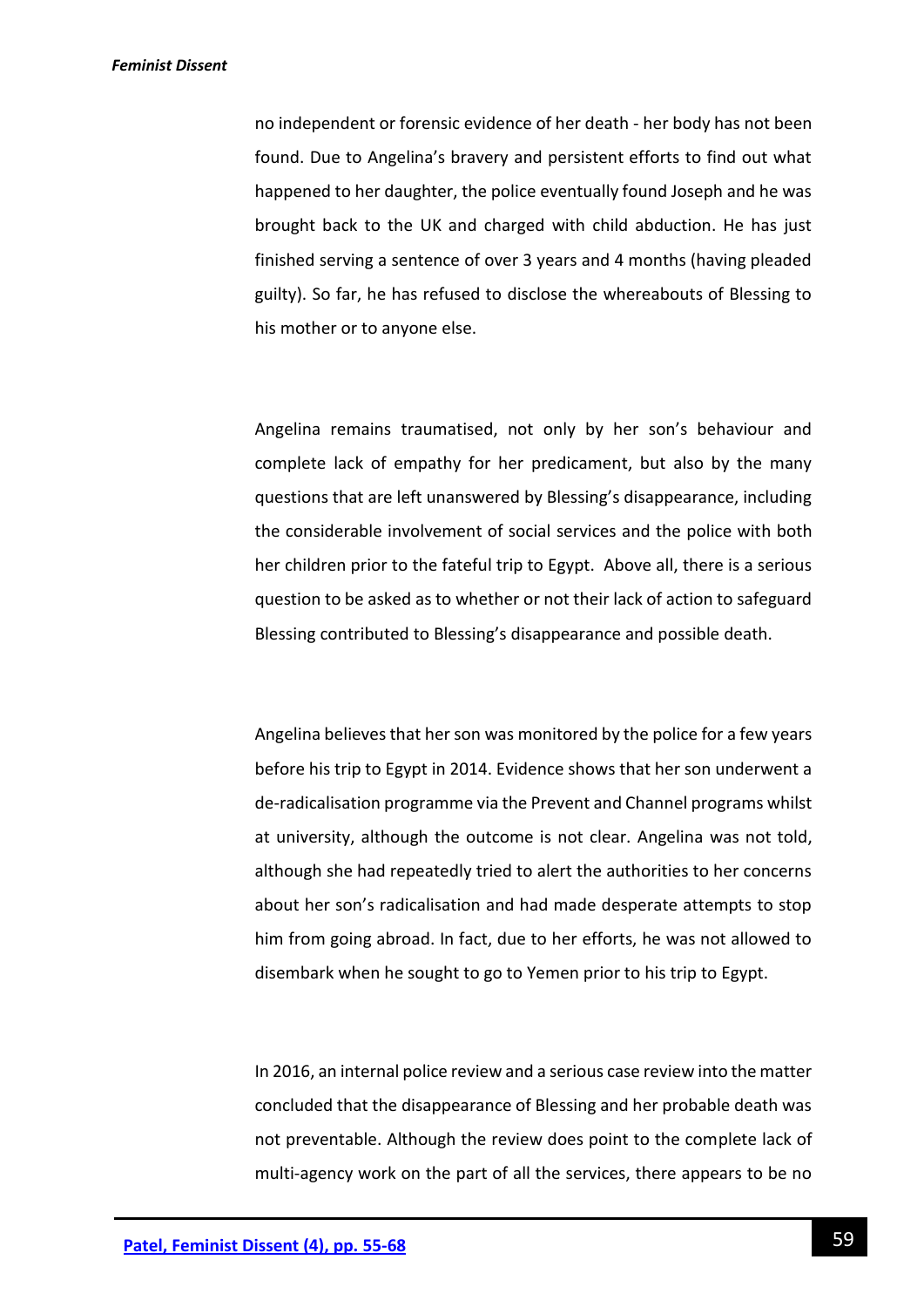adequate consideration of Joseph's radicalisation and the risks that this posed to his disabled sister.

In both the reports, there is a complete lack of transparency in respect of the involvement of Prevent and Channel and how they linked or failed to link in with social services in safeguarding Blessing who was known to all of them. More specifically, we are concerned that:

- Angelina was never informed by any agency that consideration was given to refer Blessing to the Prevent and Channel programme in 2013, and that Joseph had actually been referred much earlier. No family member was interviewed as part of the radicalisation risk assessment that Joseph underwent, so there was no assessment of the risks that he posed to other siblings and family members, especially someone as vulnerable as Blessing;
- No links appear to have been made between concerns raised about Joseph's radicalisation at university, his influence on Blessing, his subsequent referral to the Prevent and Channel process, and the police investigation into her disappearance in April 2014;
- There was no investigation of how and why agencies 'allowed' Joseph to assume parental responsibility for Blessing at various points in her life which constantly undermined Angelina's authority. Indeed, various agencies allowed him to make decisions about Blessing. He often turned up at her school insisting that she be covered up and demanding that she be taught by female teachers only. (I have found this to be a common occurrence. The assumption that male siblings have authority over female siblings in respect of minority families is particularly disturbing.)
- Angelina has not been given a clear answer as to why, when she first reported Blessing missing, the police failed to treat the matter as a major child protection incident involving a disabled child and link it to what they knew about Joseph;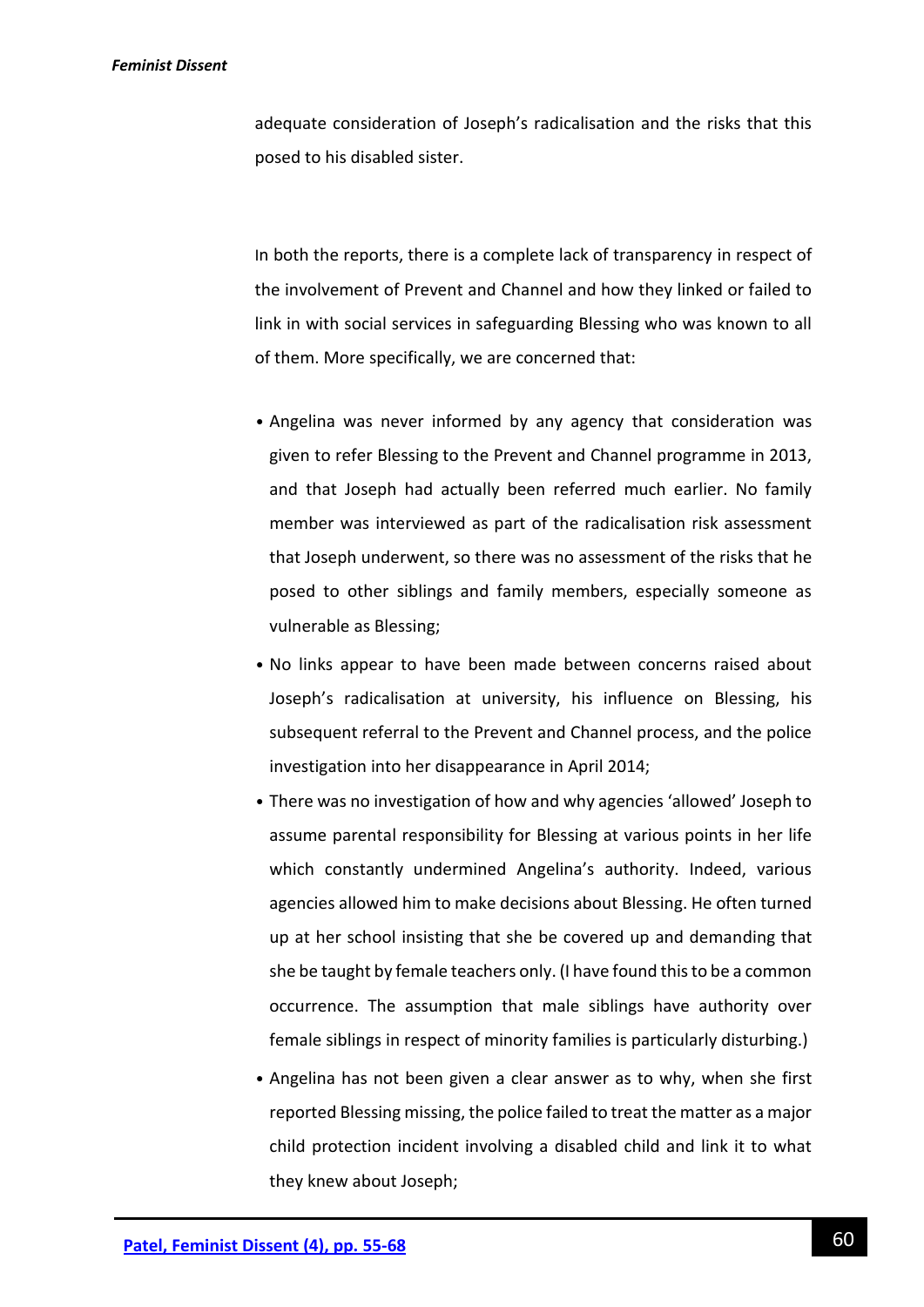- There is nothing in either the police or social services reports that tell us what happened when Joseph underwent the Prevent and Channel programme: why he was deemed no longer to be at risk; what if any plans were put in place if he was deemed to be of risk, and perhaps most importantly, what lessons, if any, have been learnt about the way in which he was assessed. One interpretation for this failure is that state agencies were only interested in whether or not he was about to commit an imminent terror attack than assess the dangers and risks that he posed to his vulnerable sister because of his fundamentalist ideology.
- The internal review conducted by the police was only concerned with their actions following Blessing's disappearance, but makes no reference whatsoever to Joseph's background, his history of radicalisation or his referral to the Prevent and Channel programme. I find this strange, given that this was a significant feature of the case and would have had a bearing on how the police conducted their investigation into Blessing's disappearance.

The case raises profound questions of what the agencies knew and did not know, and why they failed to act to safeguard a highly vulnerable disabled girl child.

The case also highlights how, contrary to the myths surrounding Prevent, according to many Prevent leads, many of the referrals to Prevent are made not by the authorities but by ordinary families, and who are concerned about the impact of radicalisation on their children. Our experience is also echoed by a colleague who is an ESOL teacher, who has seen how the Prevent agenda is playing out in her classes. She told me that, despite the securitisation agenda of which she and her fellow teachers do not want to be a part, any more than they want to be immigration enforcement officers, nevertheless, they find themselves confronting the need to deal with safeguarding issues. She has been asked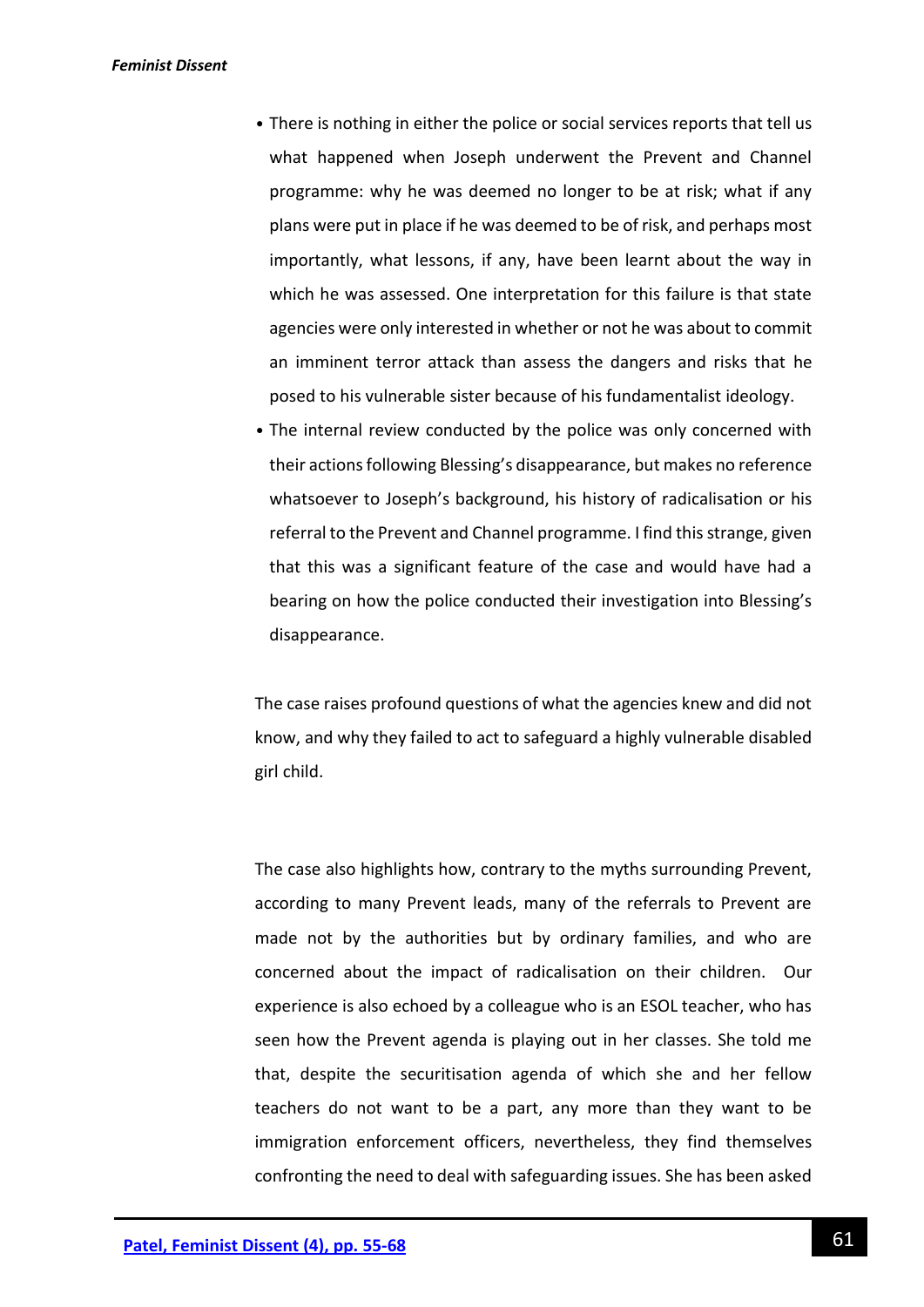for help by the adult women she teaches who are fearful about their children's safety and internet use, especially following the stories of the jihadi brides.

#### **Radicalisation and Safeguarding issues for women**

There are other examples I can give of our attempt to tackle safeguarding issues for women who have been caught up in violent extremism and radicalisation.

A few years ago, the probation services in London (before it was privatised) asked us to assist with its work with women who had been charged and convicted of various terrorism-related offences. We were asked to undertake support work with the women either in prison or at the point of release; to enable them to rehabilitate and to lower their risk of reoffending, and/or to undertake de-radicalisation work and tackle the wider fundamentalist ideologies that they adhered to. The first case was that of the teenager, Roshonara Choudhry, who was charged and convicted with the attempted murder of her MP, Stephen Timms, in what was seen as an extremist plot. We were asked to visit her in prison and undertake support work with the aim of long term rehabilitation. However, despite our efforts, she refused to engage with us or with the probation services. She did not recognise the British legal system and therefore refused to co-operate. This case did not therefore achieve any successful outcomes for us.

In another case, a woman had served a sentence for assisting in carrying out extremist-related activities, and probation services asked us to get involved again with the aim of long-term rehabilitation. Prior to her release, we visited her in prison and then continued to support her on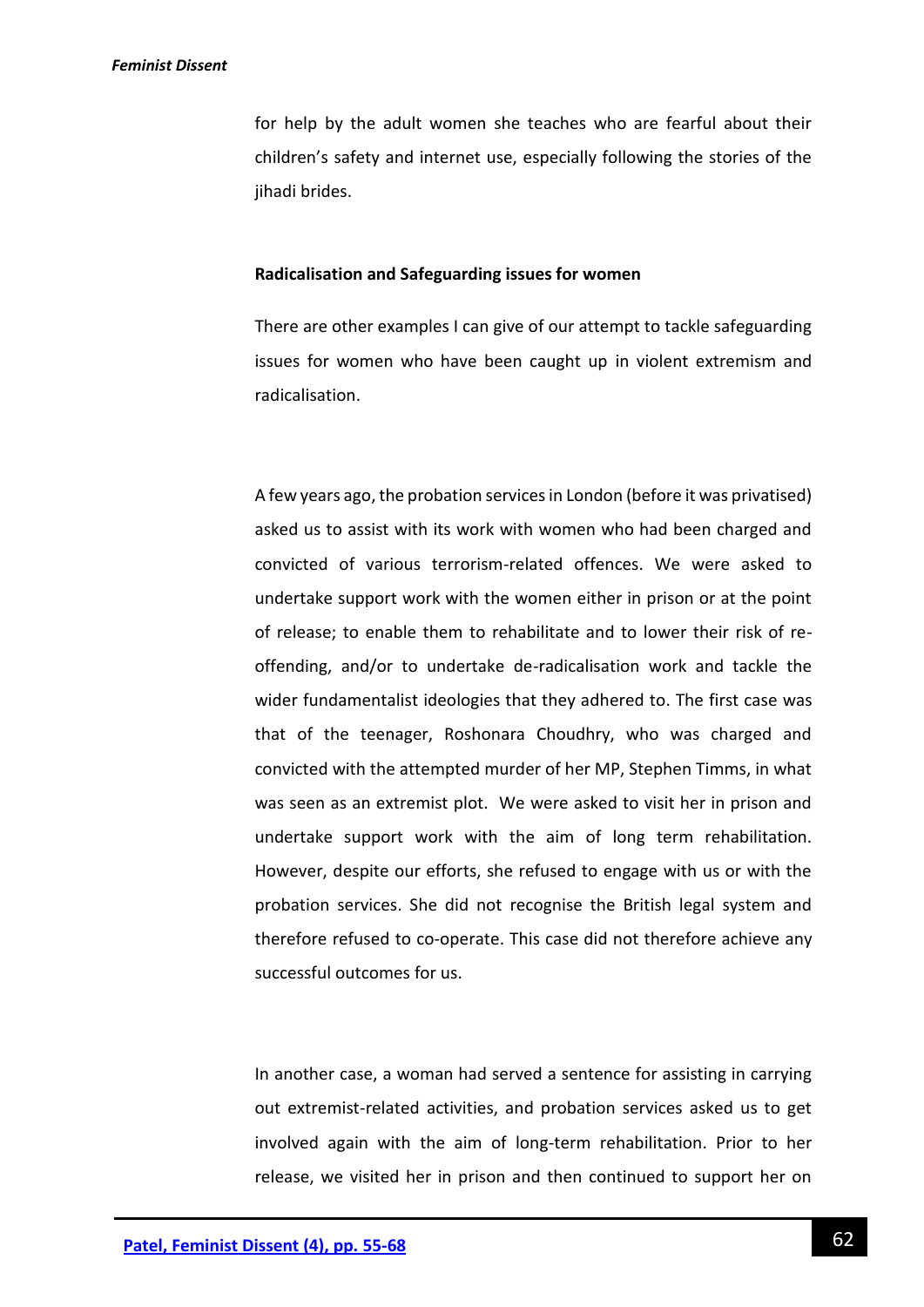release. She was eager to engage with us as she had only been peripherally caught up in extremist-related activities, mainly because of duress from her abusive husband. She was extremely remorseful and worried for the future of her young children and herself.

What strikes me about these referrals is that the probation officers envisaged BME groups like us playing a key role in supporting such women; work which they were, at that time, also willing to fund. However, this work has depended very much on individual probation officers who have seen the need to involve women's human rights groups rather than faithbased groups which is where most Prevent funding is targeted, even though many do nothing to challenge the fundamentalist ideologies that create the conditions conducive to radicalisation and extremism in the first place. I am not entirely sure, but I believe that the lack of clear strategies and, of course, proper funding for the probation services to develop longterm working partnerships with secular BME organisations like ours may be responsible for only intermittent referrals to our services. As a result, we have lost crucial opportunities to develop this area of work properly with the probation services.

We have also seen how Prevent funding is targeted at so-called faithbased services without an examination of whether or not they have a track record in promoting human rights and, especially, gender equality. At the same time, austerity and commissioning structures have squeezed out funding for secular BME women's rights organisations that have worked tirelessly to challenge hatred and bigotry within and outside our communities and done so in ways that enhance respect for the human rights of the most vulnerable.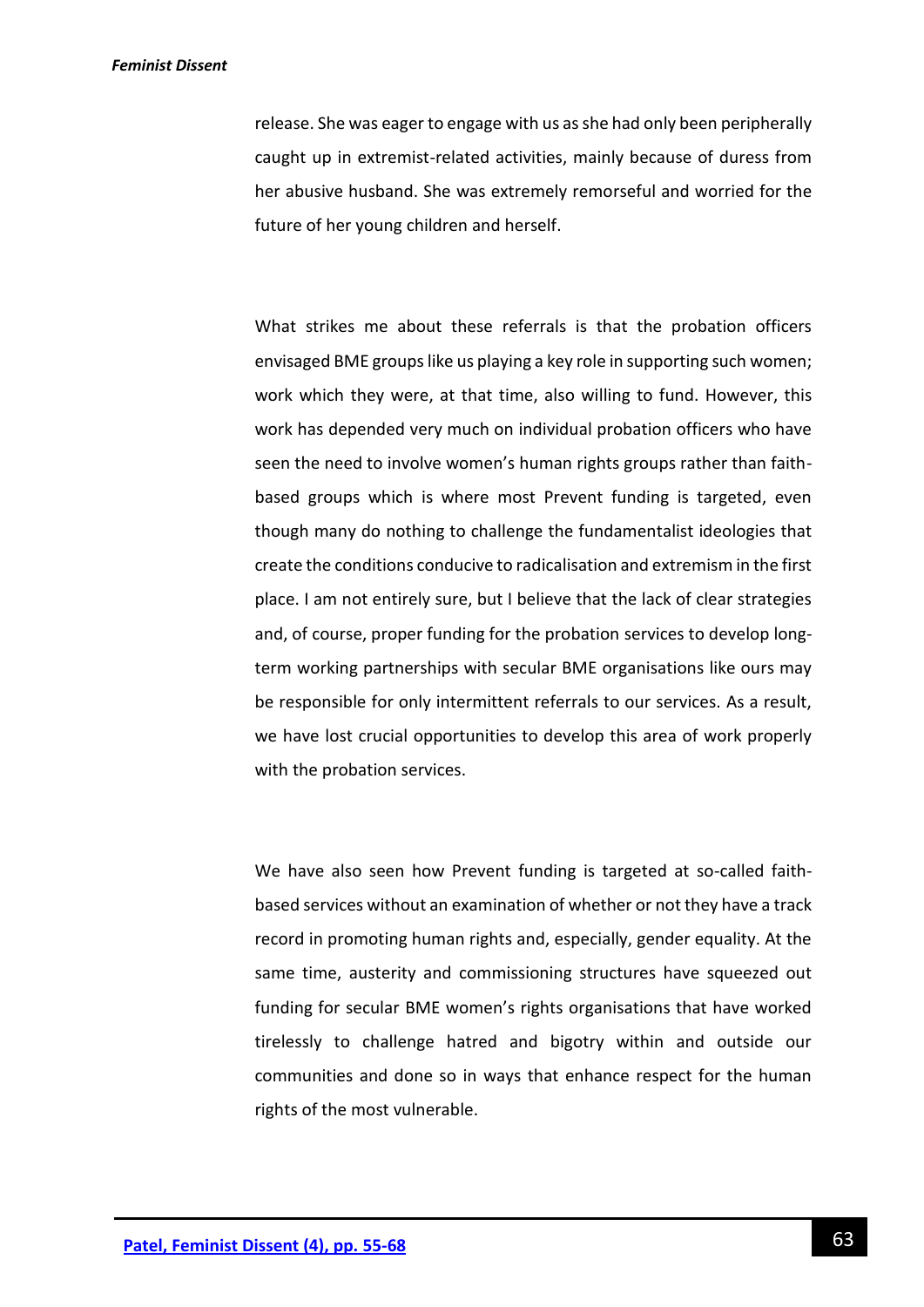# **Homicide Review**

We also find ourselves grappling with the indirect consequences of radicalisation and the safeguarding dilemmas that this throws up, again to which those who oppose Prevent have remained ignorant or silent.

Our experience shows that Prevent is also becoming a means by which fundamentalists and ultra-conservatives in minority communities seek to evade responsibility and accountability for violence against women and girls, thereby contributing to a culture of impunity for the perpetrators.

Recently, I was involved in a local homicide review concerning a highly disabled Pakistani woman, Afsana, a mother of two young children, who had been subject to years of domestic violence from her husband who eventually killed her by decapitating her. Afsana's history of violence and abuse was well known to the local mosque that she and her husband attended.

As part of the homicide review, the Chair and I persisted in obtaining a meeting with the leaders of the local mosque that was implicated in the homicide. The mosque remained cagey throughout our meeting as they tried to evade questions about their own role in failing to protect Afsana or the absence of effective policies on safeguarding vulnerable children or adults known to the mosque.

What really struck me, however, was not their lack of concern about violence against women and girls - this is an all-too-familiar response within many religious institutions in our communities - but the readiness with which they were prepared to use Prevent as an excuse to evade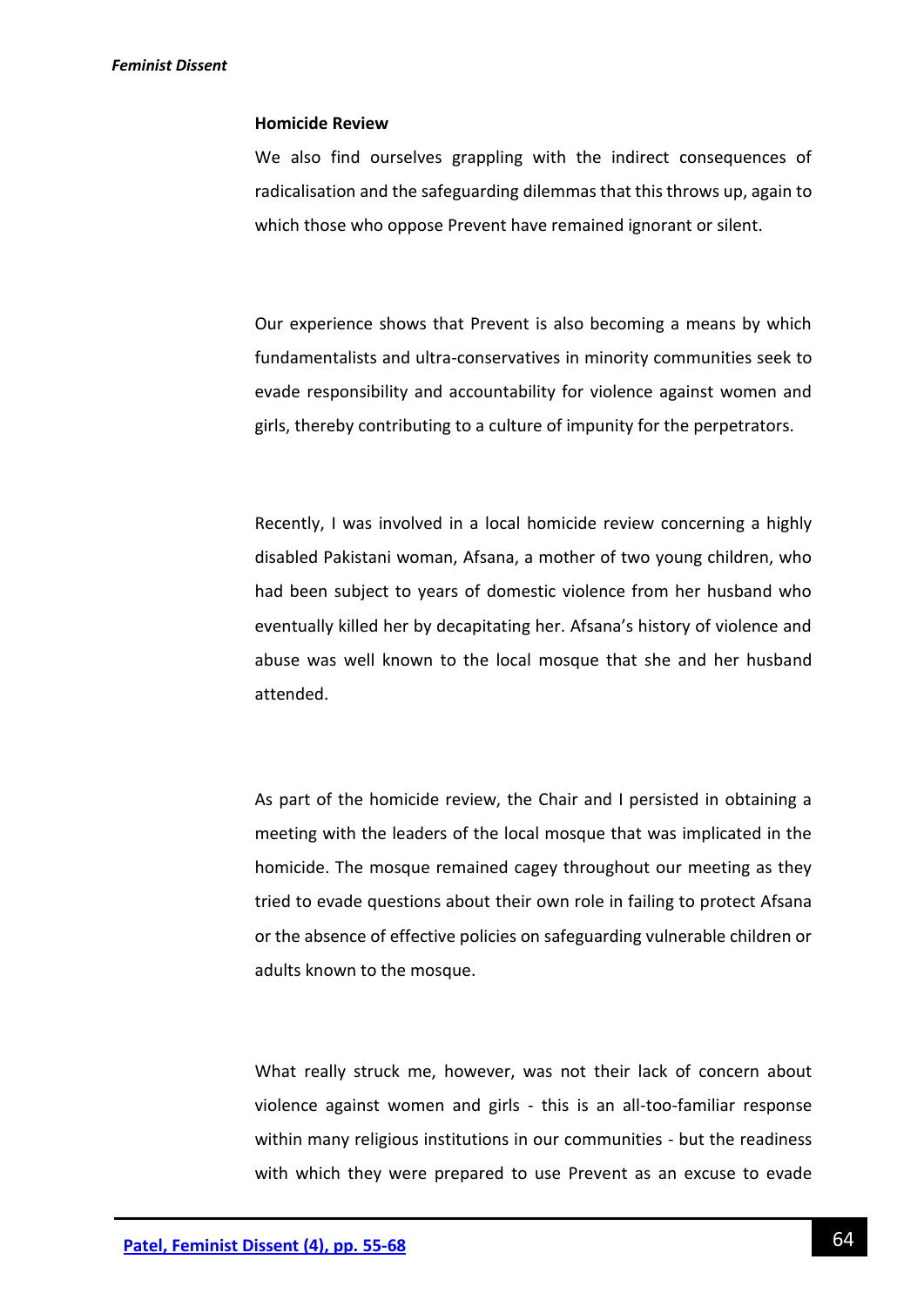institutional accountability. They stated at the outset that they did not want to engage with the review if it was part of the Prevent programme. This was their overriding concern, not the need for the protection of women and girls and the prevention of gender-based homicide or violence in the community.

In another example from elsewhere, mosque leaders refused to allow sermons purporting to address violence against women to be recorded or televised, on the grounds that Prevent surveillance was preventing them from raising awareness of gender-based violence!

Prevent has therefore added yet another layer to the difficulties that the most vulnerable women face in obtaining justice and accountability from the very organisations that are increasingly taking control over their lives as well as increasingly leading the opposition to Prevent.

I find it hugely ironic that, whilst 'surveillance and control' in respect of minority communities are buzzwords in the dominant critique of Prevent, the pernicious processes of internal surveillance and control, especially of women and girls or other dissenters, are swept under the carpet. Prevent has become a convenient means for such evasion.

## **Women in the forefront**

The wider irony is this: the British State has woken up to the fact that women are key to counter-terrorism measures, but the measures adopted to recruit Muslim women in spotting and reporting potential terrorists are counter-productive. Counter-radicalisation and terrorism strategies must be located within programmes on violence against women, human rights,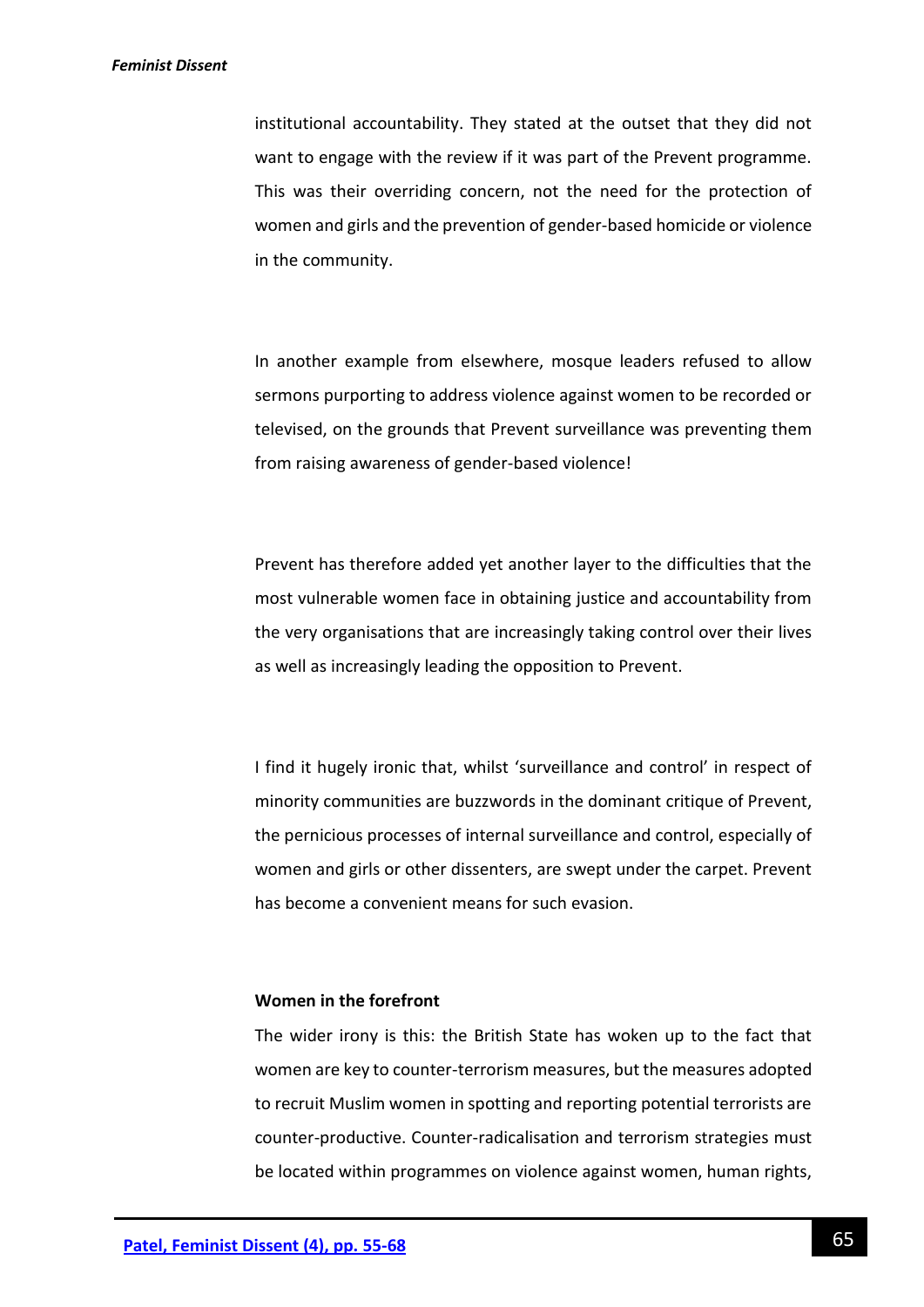and safeguarding issues if they are to be meaningful. This is not what is happening. As my colleague, Yasmin Rehman, has pointed out, the British government has given importance to the 'role of the family' and its influence in deterring crime and radicalization; at the same time, it has enacted contradictory policies that have taken away women's rights and exit options. The State has in effect negotiated away women's freedoms when faced with violence and intimidation from the very people who control and police them (Rehman: 2014).

The key question then is: how does the safeguarding framework pick up the harms to children and other-sub-groups like women and girls in particular who are also the targets of fundamentalist activity? Perhaps we could start by analysing the links between fundamentalist ideology and patriarchal control, including gender-based violence, that has an adverse impact on women and children, and other vulnerable sub-groups both directly and indirectly. As has been noted, critiques of Prevent always speak of the hurt of minority groups, but there is at the same time an almost complete silence on the serious harm to the vulnerable within the group. The cases highlighted above illustrate this failing powerfully. To take another example, I have heard anecdotally from legal circles that when suspected terrorists have been picked up by the security services or police, many have also been found to be in possession of child pornography, which is often not made public, let alone addressed. One reason could be that it is used as a bargaining chip for obtaining further information by counter-terrorist officers. The consequence of this is that the protection of children is sacrificed in pursuit of other objectives.

Secondly, we could also interrogate the way professional multi-agency partnerships within the safeguarding frameworks are formed, often involving the very fundamentalist and ultra-conservative forces that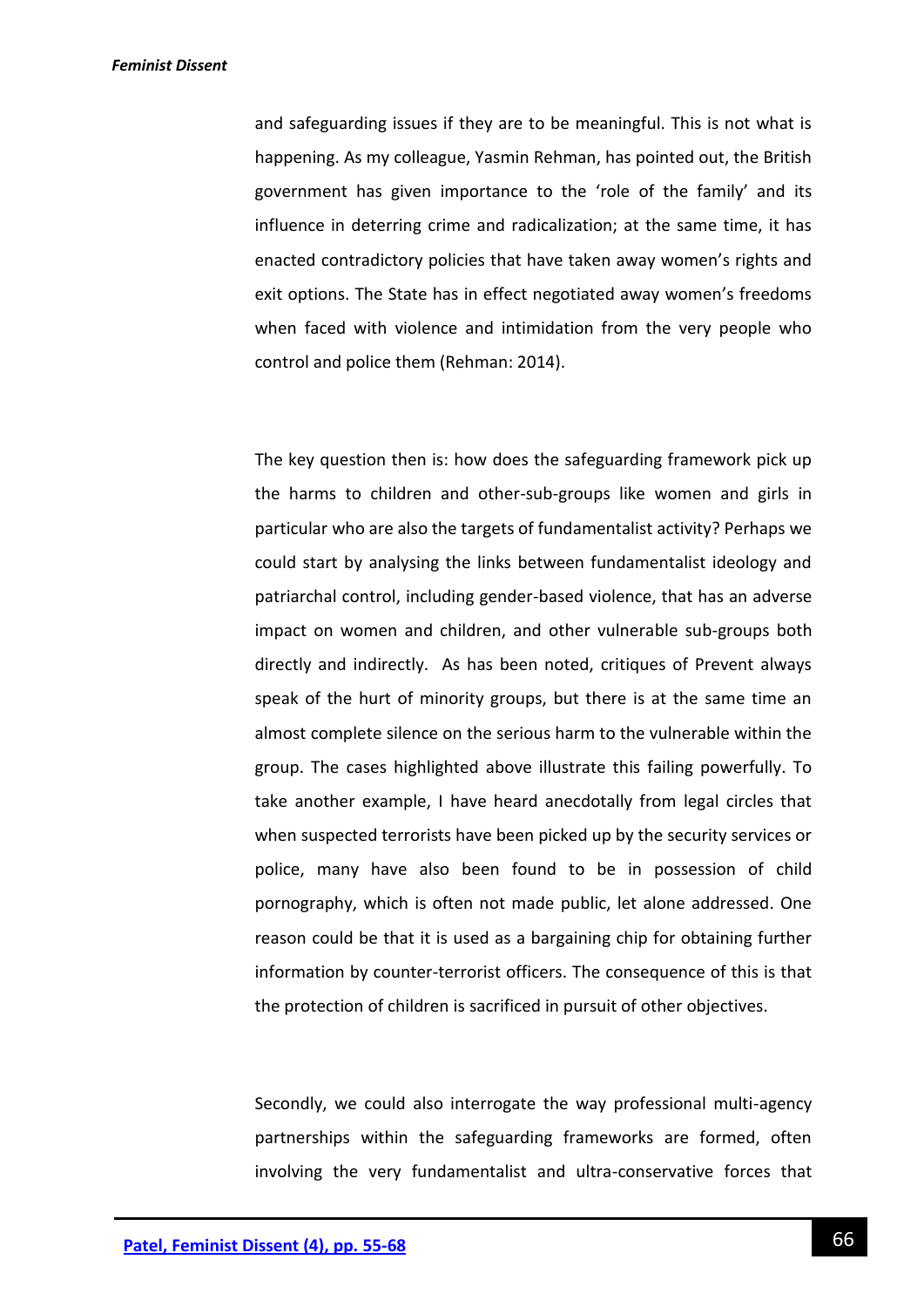generate harm and risk towards the more vulnerable. The inter-faith approach to social issues is particularly problematic in this respect.

# **Conclusion**

In conclusion, I would make a plea to resist rehashing the orthodoxies of the Prevent discourse. We should be concerned not only with tackling all and every kind of state assault on civil liberties, but also with countering fundamentalist and extremist ideologies that create risks for vulnerable women and children, and other minorities.

As an anti-racist, anti-fundamentalist, and feminist organisation, we have tried to grapple with these issues without falling into the trap of 'you are either with us or against us'. We are trying to navigate a course that simultaneously challenges racism, the far right, and state repression at the same time as challenging regressive forces of fundamentalism and patriarchy from within.

If we truly believe in the values of human rights as universal (not British or Western) - which I do - we cannot afford to be selective as to which rights we wish to uphold and which kinds of wrongdoing we are willing to expose. Silence is complicity in the myriad of human rights violations that occur and so we have to speak up about all of them wherever they occur.

**Pragna Patel** is Director of Southall Black Sisters, one of the UK's leading anti-racist and feminist organisations. She is a trained lawyer and has been in the forefront of key cases and campaigning milestones in the history of SBS. She is also a founding member of Women Against Fundamentalism and an Editorial Collective member of *Feminist Dissent*. She has written